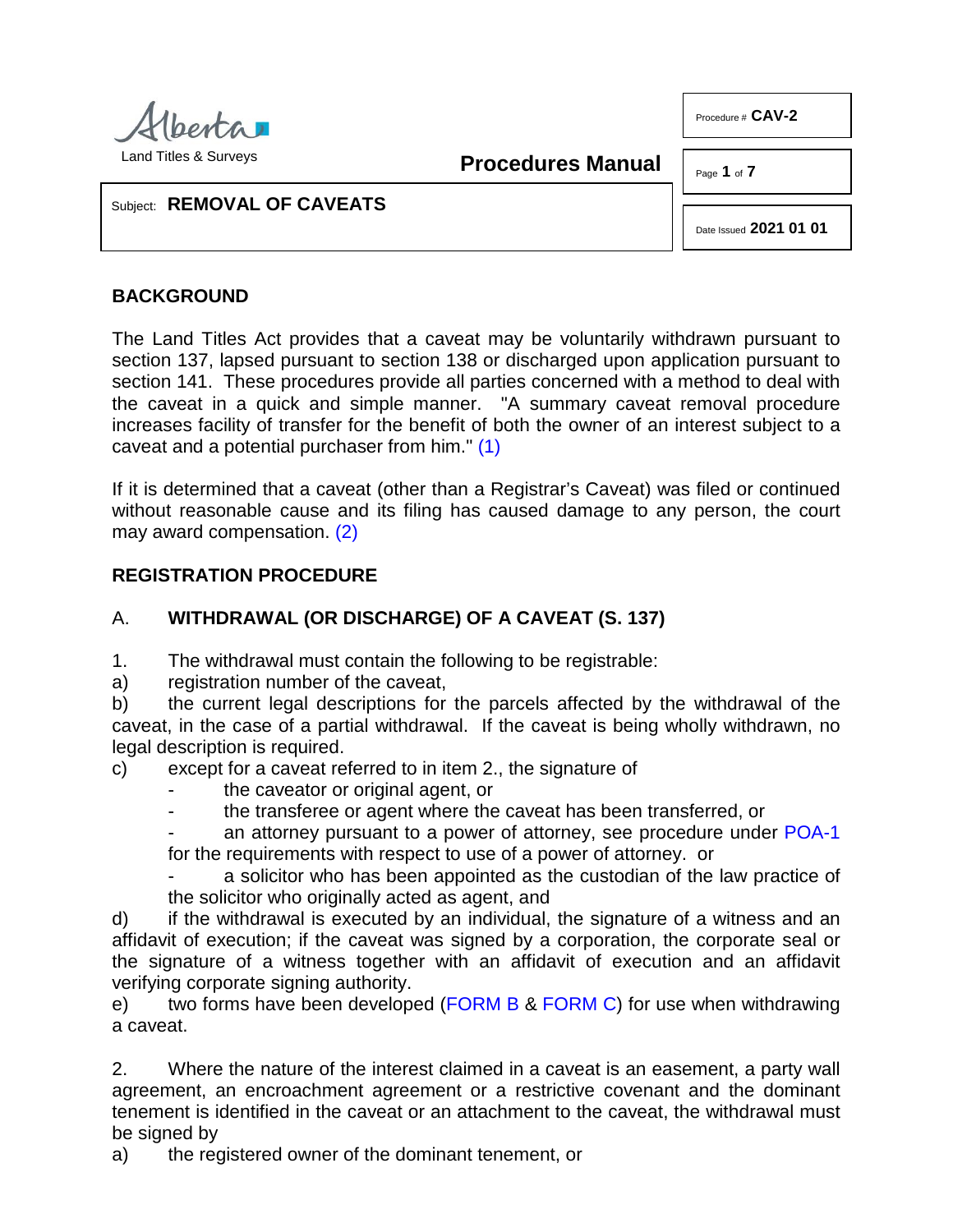b) if the registered owner of the dominant tenement is the caveator and the caveat was signed by an agent, by the registered owner or agent.

<span id="page-1-0"></span>c) for Caveats re easement, encroachment or party wall agreements, if the dominant tenement is not ascertainable from the caveat we will accept a discharge executed by the caveator. [\(3\)](#page-5-2)

<span id="page-1-1"></span>Where a restrictive covenant caveat does not identify the dominant tenement, the caveat can only be discharged by an order of the court (see procedure under [RES-1\)](http://www.servicealberta.ca/pdf/ltmanual/RES-1.pdf)[.\(4\)](#page-5-3)

Caveats in respect of restrictive covenants and encroachment agreements registered pursuant to sections 651.1(2) and 651.2(2) of the Municipal Government Act respectively, can only be discharged by the municipality, or by order of a court and cannot be lapsed.

A caveat re environmental reserve easement cannot be discharged (see procedure under [ERE-1\)](http://www.servicealberta.ca/pdf/ltmanual/ERE-1.pdf)

<span id="page-1-2"></span>A caveat re undermining and related conditions cannot be discharged. [\(5\)](#page-5-4)

3. Where there is more than one caveator, any of the caveators may submit a withdrawal as to all of his interest in the caveated claim.

4. When a withdrawal of caveat is registered without a withdrawal of a certificate of *lis pendens* ("C.L.P.") relating to the caveat, a note should be made on the Customer Registration Notice advising the registrant that the C.L.P. is still registered against the title.

5. Before an executor or administrator may withdraw a caveat filed by the deceased, the caveat must be transmitted into the name of the personal representative (see procedure under [TRA-1\)](http://www.servicealberta.ca/pdf/ltmanual/TRA-1.pdf). This procedure also applies where the caveators have claimed a life interest and joint tenancy has not been specified. The withdrawal must be accompanied by appropriate evidence under section 120 of the Land Titles Act, concerning minors interested in the estate. Caveats re: unpaid vendor's lien do not require compliance with section 120 of the Land Titles Act.

6. Where the caveators have claimed a life interest but joint tenancy has not been specified, then the discharge must be signed by the personal representative with the probate or letters of administration attached. Section 120 of the Land Titles Act concerning minors must be complied with.

7. A surviving joint tenant may withdraw the caveat where:

a) the caveators have claimed their interest as joint tenants on the caveat or an attached agreement, and

b) satisfactory proof of death is provided (see procedure under [TEN-1\)](http://www.servicealberta.ca/pdf/ltmanual/TEN-1.pdf).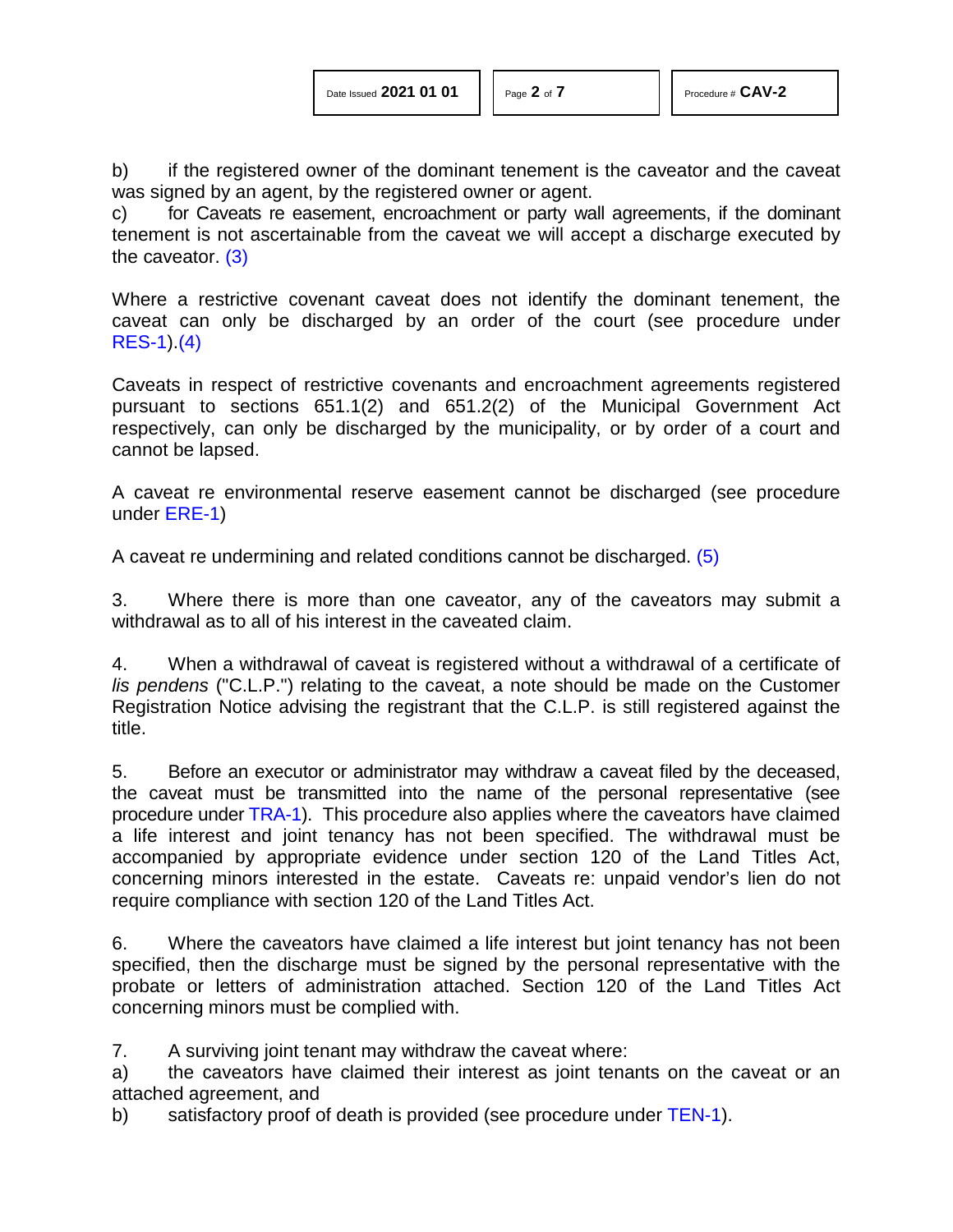<span id="page-2-0"></span>

| Date Issued 2021 01 01 |  |  |  |
|------------------------|--|--|--|
|------------------------|--|--|--|

A statutory declaration by the surviving joint tenant or some other person having knowledge of the facts may be accepted as evidence of the creation and continuation of the joint tenancy. Where an interest has been granted to the caveators as joint tenants under an agreement attached to the caveat, the attachment may also be accepted as evidence of the joint tenancy.

8. **Fees** - [Tariff item 11\(5\)](http://www.servicealberta.ca/pdf/ltmanual/APPENDIXI.pdf) is charged.

# B. **LAPSE OF CAVEAT (S. 138)**

1. Every caveat, other than those outlined in item B. 5 or B. 6, may be lapsed on application made after the expiration of 60 days after the caveator has been served with notice to take proceedings on the caveat in the prescribed form [\(FORM 29\),](http://www.servicealberta.ca/pdf/ltmanual/FORM29.pdf) unless proceedings have been taken and a C.L.P. in the prescribed form [\(FORM 30\)](http://www.servicealberta.ca/pdf/ltmanual/FORM30.pdf) has been filed with the Registrar.

The 60-day time period may be shortened by order of the court. [\(6\)](#page-5-5) In calculating the expiry date the 60 day or other time period does not include the day on which the notice was served.

<span id="page-2-1"></span>A judge at any time prior to the expiration of the time limit for proceeding on a caveat may extend the time for proceeding on it by a further period to be specified in the order. [\(7\)](#page-6-0) The order may be registered at the Land Titles Offices and thereafter the caveat is not to be lapsed except in accordance with the provisions of the order.

2. A statutory declaration [\(FORM A\)](http://www.servicealberta.ca/pdf/ltmanual/CAV-2-FORMA.pdf) has been developed which outlines what is required before a caveat may be lapsed but any documentation which provides all the necessary information can be accepted. The essential criteria are:

a) proof of service of the notice and a true copy of the court order shortening time, if applicable, on the caveator by an acceptable method, [\(8\)](#page-6-1)

b) proof that the person causing the notice to be served has an interest in the land, mortgage or encumbrance against which the caveat was filed, and

c) expiration of the 60-day time period or such other period prescribed by court order.

## 3. **Acceptable Methods of Service**

# a) **Service on an individual caveator**

<span id="page-2-2"></span>(i) Registered mail to the caveator at the address stated in the caveat or in the most recent registered Notice of Change of Address for Service. The time period commences the day after the notice was mailed. [\(9\)](#page-6-2)

<span id="page-2-3"></span>(ii) Personal service on the caveator. The time period commences the day after the date of service indicated in the affidavit of personal service.

(iii) Courier service on the caveator (this is considered personal service). The time period commences the day after the date of service indicated in the affidavit of personal service.

(iv) A notice sent via facsimile is not an acceptable method for service.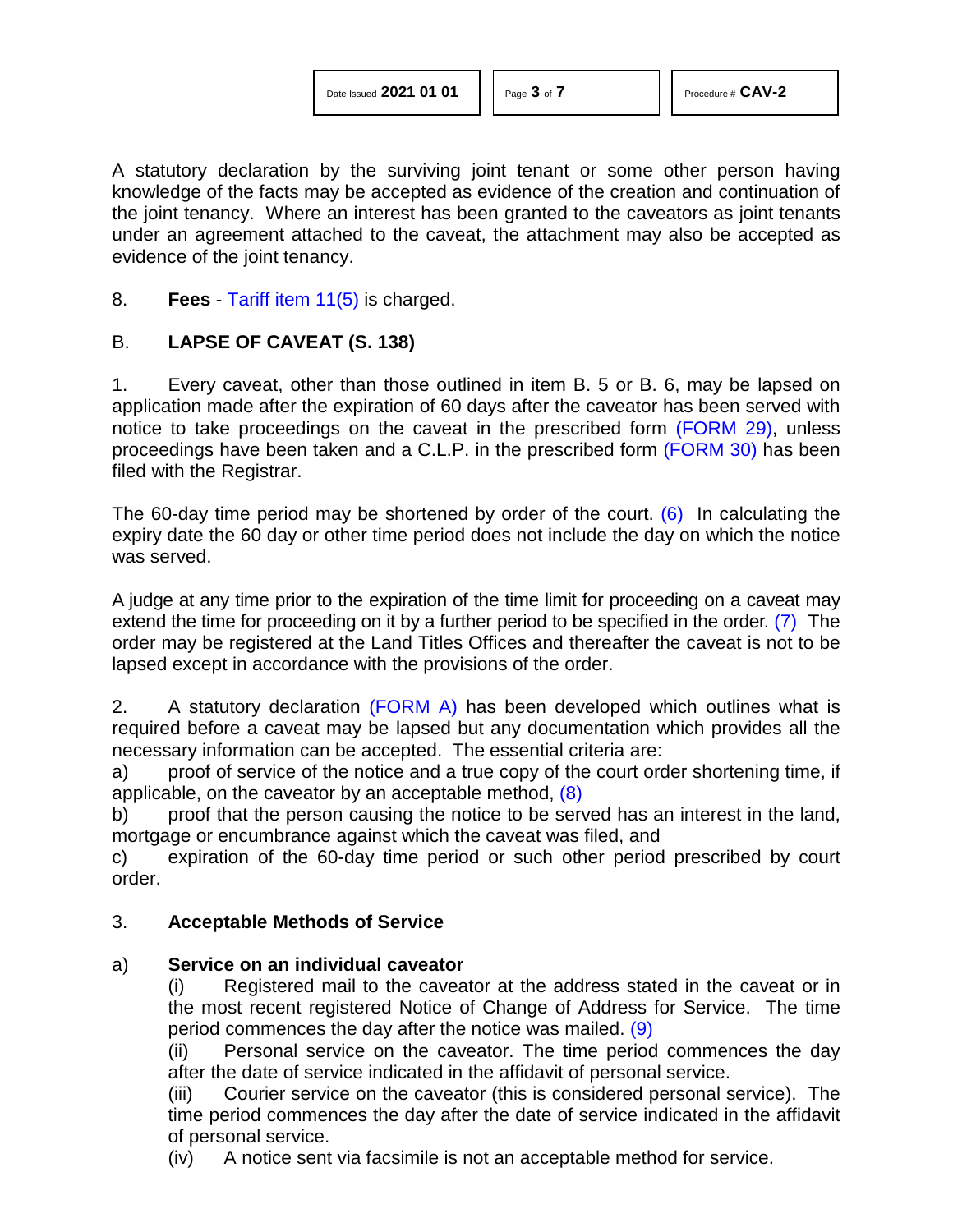<span id="page-3-0"></span>

| Date Issued 2021 01 01 |  |  |  |
|------------------------|--|--|--|
|------------------------|--|--|--|

#### b) **Service on a corporate caveator**

(i) Registered mail to the caveator at the address stated in the caveat or in the most recent registered Notice of Change of Address for Service. The time period commences the day after the notice was mailed.

(ii) Courier service on the caveator (this is considered personal service). The time period commences the day after the date of service indicated in the affidavit of personal service.

(iii) If the corporation is governed by the Business Corporations Act, service by delivery to the registered office in which case the time period commences the day after the date of delivery; registered mail in which case the time period commences the day after the date it would be received in the ordinary course of mail as indicated in the affidavit of service or statutory declaration. (Definition of, "ordinary course of mail" is 7 days in Alberta and 14 days outside Alberta.) [\(10\)](#page-6-3)  If the material submitted indicates that the notice was returned, service has not been effected and the caveat cannot be lapsed. The affidavit of service or statutory declaration must confirm that the corporation is governed by the Business Corporations Act and that the address served is the registered office or the post office box designated as its address for service by mail. [\(11\)](#page-6-4)

<span id="page-3-2"></span><span id="page-3-1"></span>(iv) If the corporation is incorporated under an Act which does not have any specific provisions relating to service, personal service on someone who works for the corporation in one of the following capacities: president, chairman or other head officer by whatever title he is known, manager, office manager or the agent designated in the caveat. Service may be effected on the mayor or reeve of a municipal corporation. [\(12\)](#page-6-5) The affidavit of service must indicate the name and office of the person served and must confirm that service was effected pursuant to Rule 15 of the Rules of Court as the manner of service on the corporation is not provided by statute. The time period commences the day after the date of personal service.

(v) If the manner of service is governed by some other specific statutory provision, service in accordance with the provision. The statute must be checked to verify that service has been effected properly.

(vi) A notice sent via facsimile is not an acceptable method for service.

Where service is effected by registered mail, the dated post office receipt or a photocopy of the receipt must be submitted and examined to verify the date of service. An address in the receipt is not essential if it is declared in the statutory declaration that the address in the notice was served. Either the postal receipt or a statement in the statutory declaration should indicate that the notice was sent to each caveator, or if caveators have the same address it can be served as one notice. It is not acceptable to send the notice to the agent of the caveator.

<span id="page-3-4"></span><span id="page-3-3"></span>Notices sent to the caveator by registered mail are accepted for lapsing even if it appears that the notice was returned. Once a person has sent the notice to the appropriate address, it is not necessary to ensure that the caveator in fact received the notice. [\(13\)](#page-6-6) There is provision in the Land Titles Act for the caveator to file a Notice of Change of Address for Service [\(14\)](#page-6-7) and it is the caveator's responsibility to ensure that the title is updated accordingly (see [CAV-1,](http://www.servicealberta.ca/pdf/ltmanual/CAV-1.pdf) item 7).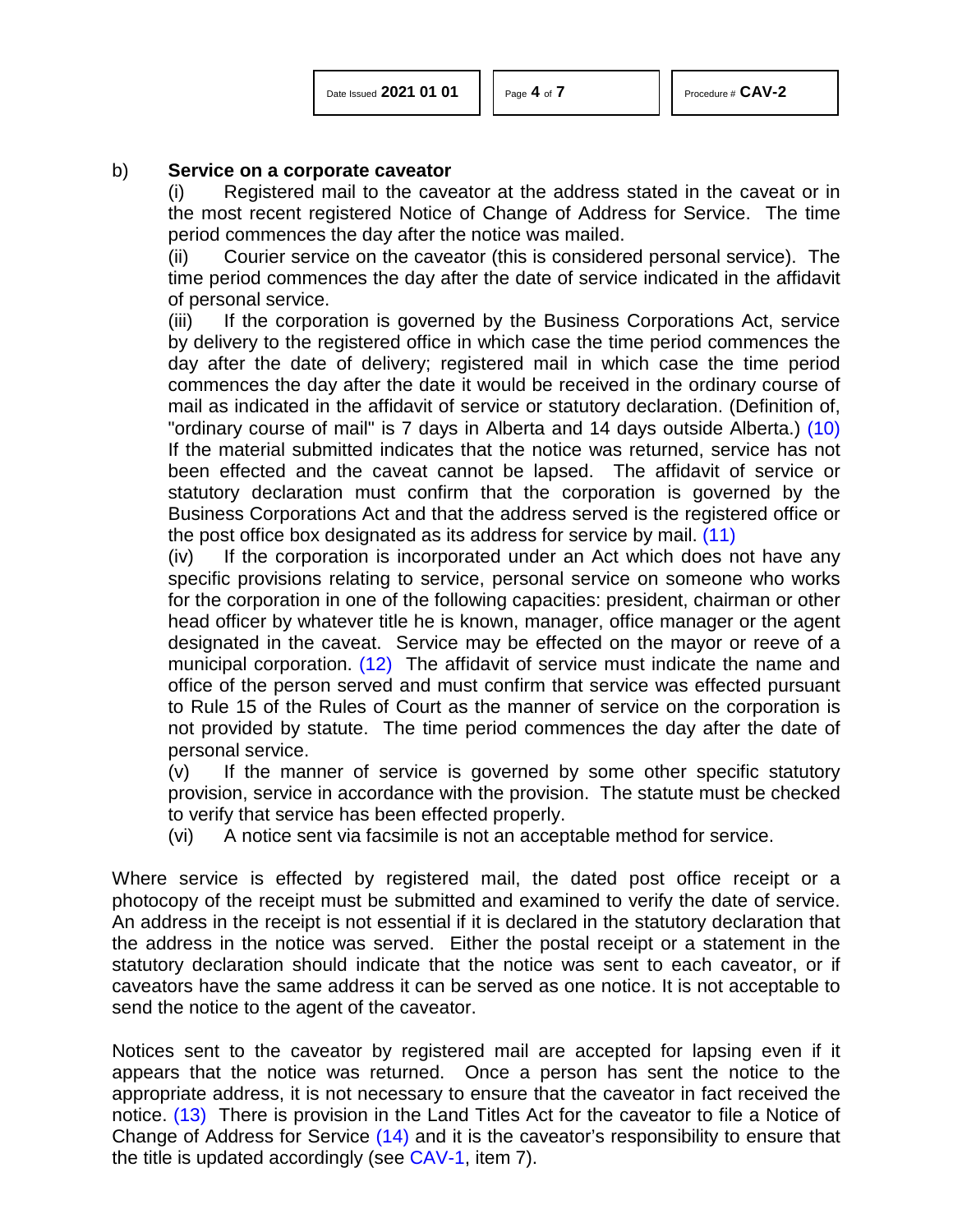| Date Issued 2021 01 01 |  |  |
|------------------------|--|--|
|------------------------|--|--|

<span id="page-4-11"></span><span id="page-4-10"></span><span id="page-4-9"></span><span id="page-4-6"></span><span id="page-4-5"></span><span id="page-4-4"></span><span id="page-4-3"></span><span id="page-4-1"></span><span id="page-4-0"></span>

4. **Calculating Expiry Date** - As indicated in the methods of service above, the 60-day or other time period does not include the day on which the notice was served. [\(15\)](#page-6-8)  Although the declarant of the statutory declaration [\(FORM A\)](http://www.servicealberta.ca/pdf/ltmanual/CAV-2-FORMA.pdf) is to state in the declaration that the time period has expired, the declarant's calculation of time must be checked to ensure that it is correct and that the time period expired before the application to lapse was submitted to the Land Titles Office. If the time period expires after the documents are submitted to the Land Titles Office but before the documents are examined, the documents are placed with documents submitted after the expiry date to ensure that any C.L.P. submitted before the expiry date is dealt with. If the time period does not expire before the documents are examined, the application to lapse must be rejected.

5. The following caveats cannot be lapsed pursuant to the above proceedings:

a) a Registrar's caveat (see procedure under [CAV-3\)](http://www.servicealberta.ca/pdf/ltmanual/CAV-3.pdf), [\(16\)](#page-6-9)

<span id="page-4-2"></span>b) a caveat registered to protect a restrictive covenant running with or capable of being annexed to land, [\(17\)](#page-6-10)

- c) a caveat filed pursuant to the Maintenance Enforcement Act, [\(18\)](#page-6-11)
- d) a caveat filed pursuant to the Public Health Act [\(19\)](#page-6-12)
- e) a caveat filed pursuant to the Income Support Recovery Act [\(20\)](#page-6-13)
- f) a caveat re order under the Environmental Protection and Enhancement Act  $(21)$
- <span id="page-4-7"></span>g) a caveat re an environmental reserve easement [\(22\)](#page-6-15) and
- <span id="page-4-8"></span>h) a caveat re undermining and related conditions [\(23\)](#page-6-16)
- i) a caveat re a restrictive covenant under the Municipal Government Act  $(24)$
- j) a caveat re an encroachment agreement under the Municipal Government Act  $(25)$
- k) a caveat filed pursuant to the Safer Communities and Neighbourhoods Act [\(26\)](#page-6-19)
- <span id="page-4-12"></span>l) a caveat filed pursuant to the Unclaimed Personal Property and Vested Property Act, [\(27\)](#page-6-20)

m) a caveat pursuant to the Seniors' Home Adaptation and Repair Act

6. If a caveat has been registered to protect an easement, a party wall agreement or an encroachment agreement and the dominant tenement is identified in the caveat or an attachment to the caveat, the notice to take proceedings on the caveat must be served on the registered owner of the dominant tenement. If dominant tenement not identified follow procedure under item B. LAPSE OF CAVEAT.

For acceptable methods of service, see item 3 above and substitute:

a) "caveator" with "registered owner of the dominant tenement", and

<span id="page-4-13"></span>b) "address stated in the caveat" with "address stated on the certificate of title for the dominant tenement"[.\(28\)](#page-6-21)

7. **Fees** - [Tariff item 5\(2\)](http://www.servicealberta.ca/pdf/ltmanual/APPENDIXI.pdf) is charged.

The SPIN2 document type to be used when creating a Document Registration Request (DRR) form is: Lapse

The code used for registration at Land Titles is: LAPC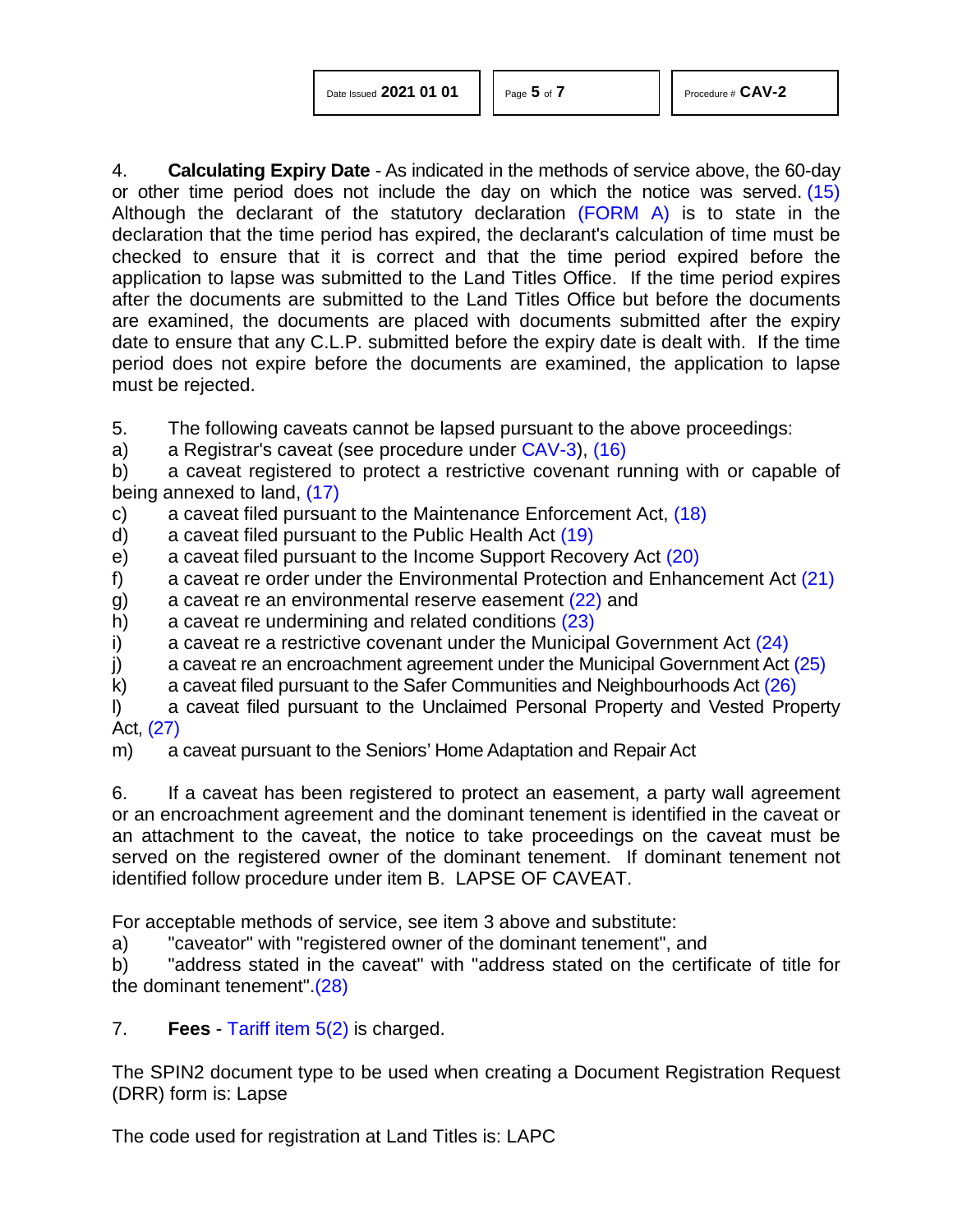#### C. **COURT ORDER DISCHARGING A CAVEAT**

<span id="page-5-6"></span>For all caveats except a Registrar's caveat, an application may be made to the court to have the caveator show cause why his caveat should not be discharged (see procedure under [CAV-3\)](http://www.servicealberta.ca/pdf/ltmanual/CAV-3.pdf)[.\(29\)](#page-6-22) A certified copy of the court order discharging the caveat is registrable.

The requirements of section 191 of the Land Titles Act must be complied with.

The SPIN2 document type to be used when creating a Document Registration Request (DRR) form is: Discharge by Order

The code used for registration at Land Titles is: DISO

#### D. **REMOVAL OF A CAVEAT BASED ON AN UNREGISTERED MORTGAGE OR ENCUMBRANCE**

The caveat is removed in the same manner as a mortgage when the following is registered:

a) a certificate signed by a judge certifying that

(i) the judge is satisfied of the payment of all money secured by the mortgage or encumbrance, and

(ii) the mortgagee or encumbrancee is living, or if dead, that no succession duty or other tax is payable to the Crown in right of Alberta with respect to the mortgage or encumbrance, or

<span id="page-5-7"></span>b) a certificate signed by a judge certifying that all obligations, the performance of which has been secured by the mortgage or encumbrance, have been performed and have come to an end. [\(30\)](#page-6-23)

The requirements of section 191 of the Land Titles Act must be complied with.

The SPIN2 document type to be used when creating a Document Registration Request (DRR) form is: Discharge by Order

The code used for registration at Land Titles is: DISO

## **STATUTE AND CASE REFERENCES**

Statute references are to the Land Titles Act, R.S.A. 2000, c. L-4, unless otherwise indicated.

- <span id="page-5-0"></span>[1.](#page-0-0) Thomas Mapp, *Torrens' Elusive Title*, Alberta Law Review Supplement, vol. 1, p. 157
- <span id="page-5-1"></span>[2.](#page-0-1) s. 144
- <span id="page-5-2"></span>[3.](#page-1-0) s. 137
- <span id="page-5-3"></span>[4.](#page-1-1) s. 139
- <span id="page-5-4"></span>[5.](#page-1-2) s. 694(5.4), Municipal Government Act, R.S.A. 2000, c. M-26
- <span id="page-5-5"></span>[6.](#page-2-0) s. 138(2)